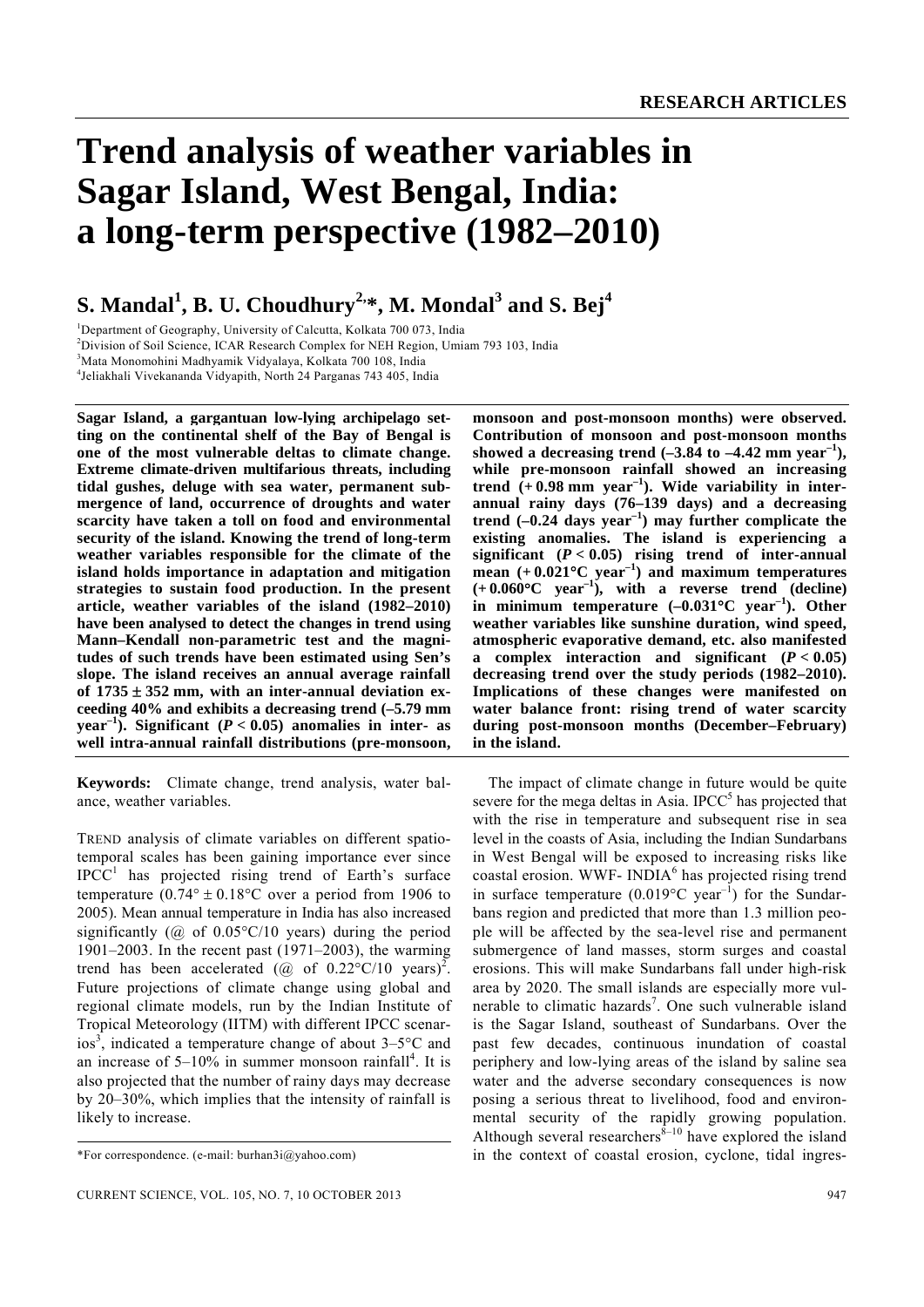# RESEARCH ARTICLES

sion, sea-level rise, etc. there is no comprehensive study on long-term behaviour of climate variables responsible for climate change in the island. Realizing the need to detect the direction of change  $(+/-)$  in climate variables and also to quantify the magnitude of such changes (if any), in the present study, we have analysed long-term (1982–2010) climate variables (namely rainfall, temperature, relative humidity, sunshine duration, evaporation, rainy days and wind speed) using non-parametric Mann– Kendall test. The magnitudes of the trends in climate variables were estimated using Sen's slope.

# **Materials and methods**

# *Weather data used*

Sagar Island (21°37′21″–21°52′28″N and 88°2′17″– 88°10′25″E) in the estuary of River Hugli, and the largest island of Sundarbans deltaic complex was selected for the present study. For trend analysis of climatic variables, daily weather data of 29 years (1982–2010) for rainfall, maximum and minimum temperature, pan evaporation, relative humidity, wind speed, sunshine hours, etc. were collected from meteorological observatory of Sagar IMD (station index–42903, altitude  $\sim$  3 m).

# *Methodology adopted in trend analysis*

The southwest monsoon rainfall was classified as deficit when the actual rainfall was  $\leq$  LPA  $\pm$  CV (LPA, longperiod average; CV, coefficient of variation); normal when actual rainfall was within  $LPA \pm CV$ , and excess when actual rainfall was  $>$  LPA  $\pm$  CV of the corresponding year<sup>11</sup>. Meteorological drought years were considered based on the number of consecutive weeks (CWs) in a year with rainfall less than the water requirements of rice crop during various growth stages, i.e. 55 mm. The degree of severity was assessed in terms of low (2 CWs), moderate (3 CWs), severe (4 CWs) and very severe  $(> 4 \text{ CWs})^{11}$ . starting from 1982 to 2010. Climatic water balance (monthly basis from 29 years' average) was estimated based on balance between long-term monthly average Potential evapotranspiration (PET) and rainfall. PET was estimated based on class A pan method $12$ . Changing trends of annual and seasonal weather variables were detected in the time series using Mann–Kendall test<sup>13,14</sup>. This is a rank correlation statistic test based on a comparison of the observed number of discordances and the value of the same quantity expected from a random series. Statistically significant trend was evaluated using the *Z*statistics. The absolute value of *Z* was compared with the standard normal cumulative distribution to detect if there is any trend at the selected level of significance  $(\alpha)$ . The trend is said to be decreasing if *Z* is negative and increasing if *Z* is positive. In the second phase of analysis, Sen's non-parametric method was used to estimate true slope (magnitude) of an existing trend (change year<sup>-1</sup>). To detect the strength of linear relationship between the variables, the correlation coefficient (*r*) values were also calculated.

# **Results and discussion**

# *Rainfall distribution pattern*

Mean (of 29 years) monthly rainfall varied considerably and July received the highest  $(372.5 \pm 166.0 \text{ mm})$ , whereas December received the lowest  $(4.84 \pm 10.5 \text{ mm})$ amount of rainfall. Monsoon months (June–September) received higher monthly rainfall (254–372 mm) with relatively less variability  $(CV < 30\%)$  compared to pre- and post-monsoon months  $(>60\%;$  Table 1). In the last three decades, highest monthly rainfall of 741 mm was received during September 1983. Trend analysis exhibited a significant  $(P < 0.05)$  increasing trend  $(Q)$ 3.48 mm/month) of monthly rainfall during July and a reverse trend of significant ( $P < 0.05$ ) decline ( $\omega$ ) 4.28 mm/ month) during September.

 The analysis of LPA (1982–2010) rainfall data established that Sagar Island received an average annual rainfall of  $1735.9 \pm 352.7$  mm (Table 2) with a variability of 20.3% from LPA. Lowest rainfall was received during 1985 (1230.5 mm), while the highest annual rainfall (2514 mm) was received during 1990. The deviation analysis reflected wide inter-annual departure (+44.8% in 1990 to –29.9% in 1985) in the annual rainfall received at Sagar Island. In the last 29 years, 21 years received normal monsoon rainfall (June–September) while 3 years received deficit and 5 years experienced excess rainfall. The mean annual rainfall in 14 non-consecutive years deviated negatively  $(-0.37\%$  to  $-44.8\%)$  indicating rainfall below LPA, whereas in the remaining 15 of total 29 years (1982–2010), it deviated positively  $(+ 3.43\% \text{ to } +29.0\%)$ exhibiting rainfall above LPA. Mann–Kendall test affirmed non-significant decreasing trend  $(Z = -0.84)$  of average annual rainfall in Sagar Island at the rate of 5.79 mm year<sup>-1</sup>. The trend was at variance with the findings of WWF-India<sup>6</sup> which reported marginal increase in mean annual rainfall for Sundarbans region during 1990– 2000 and 2001–2008 separately.

# *Seasonal rainfall distribution pattern*

Monsoon months (June–September) contributed 73.2% (1271.66 mm) with an average variability of 21.6% to the annual rainfall  $(1735.9 \pm 352 \text{ mm})$ , whereas pre-monsoon (MAM, March–May) and post-monsoon (ONDJF, October–February) months contributed 10.5% and 16.2% respectively (Table 2, Figure 1). Seasonal rainfall distribution pattern showed wide variability, particularly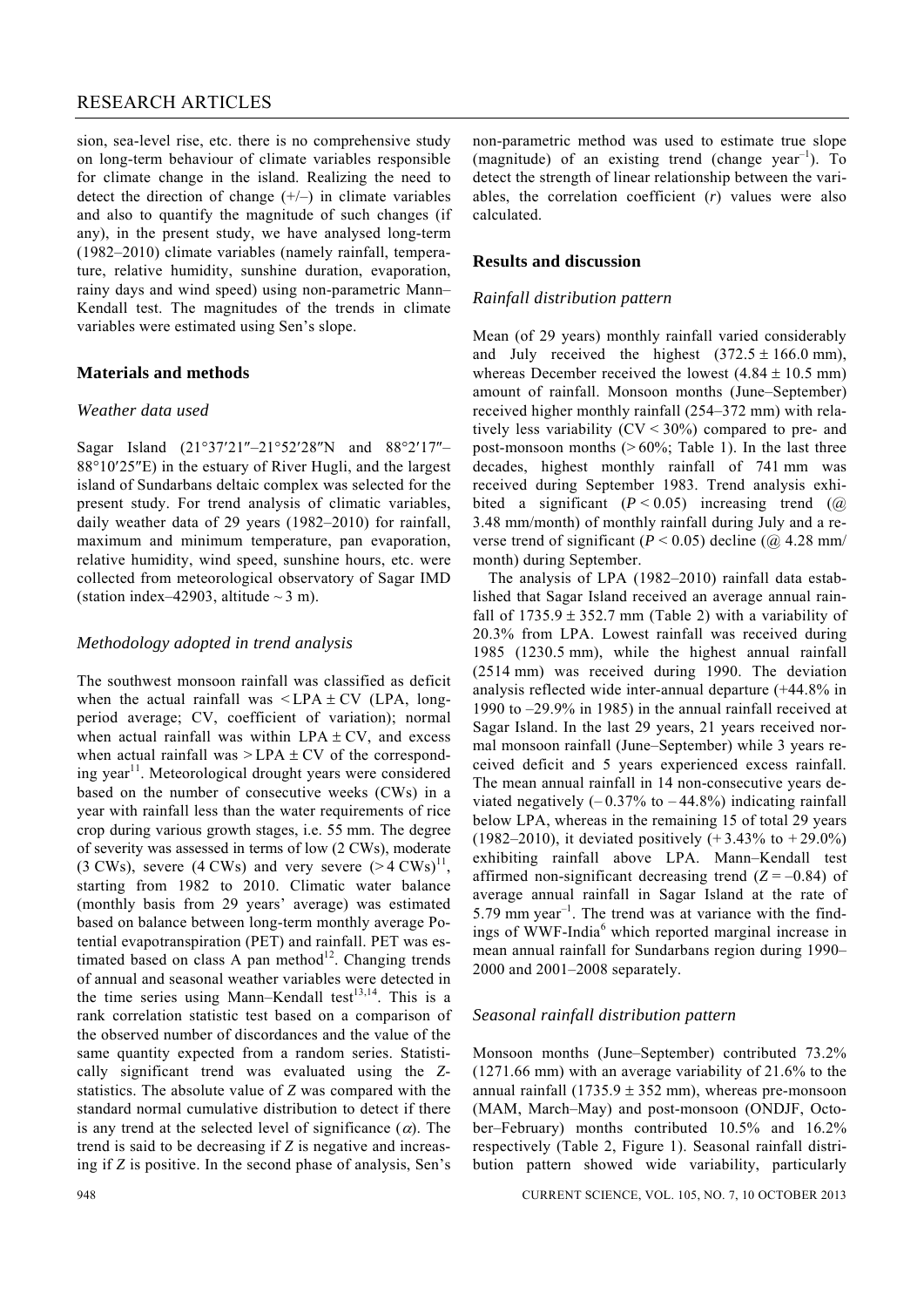|           |         |         |        | Mean monthly rainfall (mm) |        |         |           |
|-----------|---------|---------|--------|----------------------------|--------|---------|-----------|
| Month     | Maximum | Minimum | Mean   | <b>SD</b>                  | CV(%)  | Ζ       | $\varrho$ |
| January   | 87.60   | 0.10    | 11.44  | 24.01                      | 209.88 | $+0.12$ | 0.00      |
| February  | 72.1    | 1.00    | 20.74  | 25.55                      | 123.19 | $-2.40$ | $-0.65**$ |
| March     | 271.7   | 0.40    | 21.39  | 51.23                      | 239.50 | 0.00    | 0.00      |
| April     | 163.3   | 1.10    | 40.44  | 41.23                      | 101.95 | $-0.47$ | $-0.39$   |
| May       | 471.2   | 1.00    | 121.12 | 93.95                      | 77.50  | $+0.54$ | $+0.90$   |
| June      | 363.3   | 0.80    | 251.24 | 145.54                     | 57.93  | $+0.30$ | $+0.76$   |
| July      | 700.5   | 134.9   | 372.51 | 166.06                     | 44.58  | $+1.03$ | $+3.48$   |
| August    | 380.5   | 101.8   | 303.64 | 104.50                     | 34.42  | $-0.06$ | $-0.10$   |
| September | 741.8   | 78.8    | 344.27 | 163.68                     | 47.54  | $-1.16$ | $-4.26$   |
| October   | 498.1   | 24.2    | 182.85 | 138.00                     | 75.47  | $-0.02$ | $-0.10$   |
| November  | 307.7   | 0.40    | 61.44  | 90.33                      | 147.02 | $-1.90$ | $-1.53*$  |
| December  | 33.2    | 0.10    | 4.84   | 10.54                      | 217.77 | $-1.78$ | 0.00      |

**Table 1.** Mann–Kendall trend statistics of mean monthly rainfall at Sagar Island (1982–2010)

\*Significant at 10%; \*\*Significant at 5%; *Z*, normalized test statistics; *Q*, Sen's slope.

**Table 2.** Trend analysis of long-period rainfall distribution and rainy days at Sagar Island (1982–2010)

| Rainfall<br>Total<br>(mm)<br>annual |         | Pre-monsoon<br>(MAM) | Monsoon<br>(JJAS) | Post-monsoon<br>(ONDJF) | Rainy days |  |  |
|-------------------------------------|---------|----------------------|-------------------|-------------------------|------------|--|--|
| Minimum                             | 1230.5  | 52.1                 | 850.8             | 46.2                    | 76         |  |  |
| Maximum                             | 2514.0  | 555.1                | 2018.6            | 711.0                   | 139        |  |  |
| Mean                                | 1735.9  | 184.7                | 1271.7            | 281.3                   | 101.7      |  |  |
| SD                                  | 352.7   | 115.8                | 274.7             | 182.3                   | 14.7       |  |  |
| $CV\%$                              | 20.3    | 62.7                 | 21.6              | 64.8                    | 14.5       |  |  |
| Z                                   | $-0.84$ | $+0.58$              | $-1.14$           | $-0.88$                 | $-0.62$    |  |  |
| Sen's slope                         | $-5.79$ | 0.98                 | $-4.42$           | $-3.84$                 | $-0.13$    |  |  |



**Figure 1.** Temporal variation in long-period (1982–2010) annual and seasonal rainfall distributions at Sagar Island.

during pre- and post-monsoon  $(CV > 62%)$  periods. Monsoon months also experienced considerable variation in rainfall occurrence: 850.8 mm in 2000 to 2018.6 mm in 2007. Like in other parts of the country<sup>11,15</sup>, erratic distribution of rainfall does exist in this vulnerable coastal island as well. Contribution of monsoon and post-monsoon months to the annual rainfall showed a non-significant  $(P < 0.05)$  decreasing trend  $(Q \approx 3.84 - 4.42 \text{ mm} \text{ year}^{-1})$ , but the pre-monsoon months showed an increasing trend ( $@$  0.98 mm year<sup>-1</sup>; Table 2). This is in contradiction to the increasing trend reported by WWF-India<sup>6</sup> (1990–

CURRENT SCIENCE, VOL. 105, NO. 7, 10 OCTOBER 2013 949

2008) for Sundarbans, including Sagar Island. This may be due to the coarser spatial resolution and extrapolation used in the study by WWF-India.

#### *Rainy days and extreme rainfall events*

The mean annual rainy days also exhibited non-significant  $(P < 0.05)$  declining  $(Z = -0.62)$  trend  $(0.13$  day year<sup>-1</sup>). A strong positive correlation  $(r = +0.47)$  between annual rainy days and annual rainfall amount reflects that decreasing trend in annual rainfall may be due to the falling trends in rainy days.

 Annual rainy days varied widely from 76 (in 1999) to as high as 139 (in 1990) with LPA (of 29 years) of  $101.7 \pm 14.7$  days (Table 2) The pre-monsoon, monsoon, and post-monsoon months had an average of 14.5, 71.3 and 15.9 rainy days respectively. Nearly 30% of the rainy days was in pre- and post-monsoon months with a wide variability  $(CV > 35%)$  compared to relatively more consistent pattern  $(CV = 12\%)$  with 70% contribution to annual rainy days by monsoon months (Figure 2). Monthly average rainy days during pre-monsoon, monsoon and post-monsoon months were  $\sim$  4.83,  $\sim$  3.18 and  $\sim$  17.75 respectively. Thus, the occurrence of rainy days during the last three decades has more inconsistency during preand post-monsoon than monsoon months. Trend analysis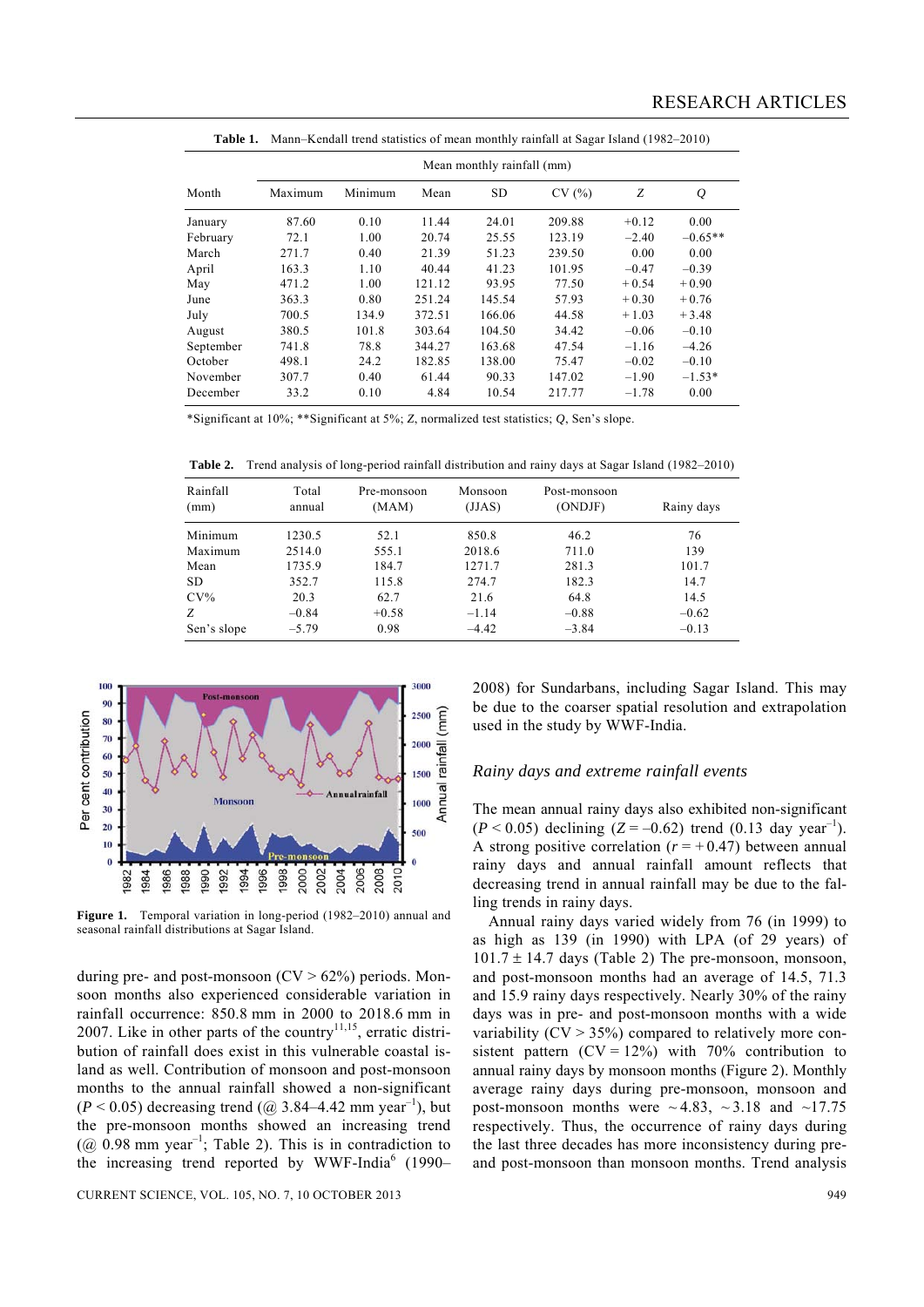of annual rainy days showed a non-significant declining rate ( $@$  0.24 days year<sup>-1</sup>), mostly because of the significant  $(P < 0.1)$  decreasing trend  $(Z = -2.12)$  at the rate of  $0.23$  days year<sup>-1</sup> during post-monsoon months. Rainy days during pre-monsoon and monsoon months have a non-significant increasing trend, which perhaps could not offset the higher declining rate during post-monsoon months and thus, the annual rainy days declined.

 Observation of extreme rainfall events indicated that Sagar Island received a total of 59 such events (RX1 day > 100 mm), of which 41 times 1-day maximum was less than 151 mm and for the remaining 18 times, it was higher than 151 mm (RX1 day  $> 150$  mm). Seasonal distribution pattern of 1-day extreme rainfall events (RX1  $day > 100$  mm) was highest during monsoon months (45) times), whereas pre- and post-monsoon months together experienced this only 14 times.

# *Rainfall distribution and meteorological droughts during southwest monsoon months*

Based on LPA and per cent deviation from LPA, the distribution of rainfall in monsoon months is classified as deficit, normal and excess events<sup>11</sup>. Analysis of 29 years of (1982–2010) monsoon rainfall revealed that the island received 22 normal monsoon years  $(**LPA** \pm **CV**)$ , while only 7 years received either deficit (<LPA-CV: 4 years) or excess  $(>LPA + CV: 3 \text{ years})$  monsoon rainfall (Figure 3). Monthly distribution in the monsoon season also exhibited an uneven pattern. July and September consistently received higher rainfall compared to June and August. Rainfall during early June and end of August was comparatively less. As a result, intermittent drought occurred during initial and mid-flowering stages of rice crops.

 Meteorological drought years were classified on the basis of weekly water requirement (55 mm) for rice cultivation<sup>11</sup>. Sagar Island experienced different degrees (low to very severe) of meteorological drought 39 times. The years 1982, 1987 and 2000 received < 55 mm rainfall for > 4 consecutive weeks (> 4 CWs) and have been marked as very severe drought years. Similarly, severe meteorological droughts have been observed in 1982, 1988, 1990, 2000, 2007 and 2009 on the basis of 4 CWs with rainfall less than 55 mm. Moderately severe (3 CWs) and severe (2 CWs) meteorological drought events occurred 7 and 22 times respectively, during the last 29 years. The frequent occurrence of different degrees of droughts indicates a water shortage situation in the future for rice cultivation. Hence, rainwater harvesting structures should be initiated to help mitigate water shortage during kharif season rice cultivation and its reuse during subsequent rabi crop production.

#### *Trend analysis of surface temperature*

Average monthly temperature was highest during May (29.8°C), and lowest in January (20.43°C). Mean (of 29 years) maximum and minimum temperatures recorded were 33°C (in May) and 22°C (in January). The highest maximum temperature experienced by the island was 43.1°C (June 2010), and the lowest minimum temperature was 11.6°C (January 2010).

 Mann–Kendall trend statistics exhibited significant  $(P < 0.01)$  rising trend  $(Z = +4.45$  to  $+2.65)$  in maximum temperature for all the months ( $\omega$  0.07°C to 0.11°C year<sup>-1</sup>) with an annual average rise of  $0.065^{\circ}$ C ( $Z = +3.96$ ; Table 3). On the contrary, minimum temperature revealed a decreasing trend  $(Z = -0.02$  to  $-3.27$ ) for all months (except June), with a declining rate of 0.01 to  $0.83^{\circ}$ C year<sup>-1</sup>. Annual average minimum temperature also declined at the rate of  $0.03^{\circ}$ C year<sup>-1</sup> (Table 4). The average annual temperature  $(26.7 \pm 0.55^{\circ}\text{C})$  increased  $(Z = +2.55)$  significantly  $(P < 0.1)$  at the rate of 0.026°C year<sup>-1</sup>, which is similar to the reported increasing trend ( $\omega$  0.019 °C year<sup>-1</sup>) in the Sundarbans region for the period 1965–2000 (ref. 6). Decreasing trend in minimum temperature during winter possibly generated greater number of fog days, which perhaps decreases the sunshine duration during winter



**Figure 2.** Anomalies of annual rainfall, rainy days and occurrence of total annual rainy days at Sagar Island (1982–2010).



**Figure 3.** Categorization of long-period (1982–2010) monsoon rainfall as deficit, normal and surplus at Sagar Island.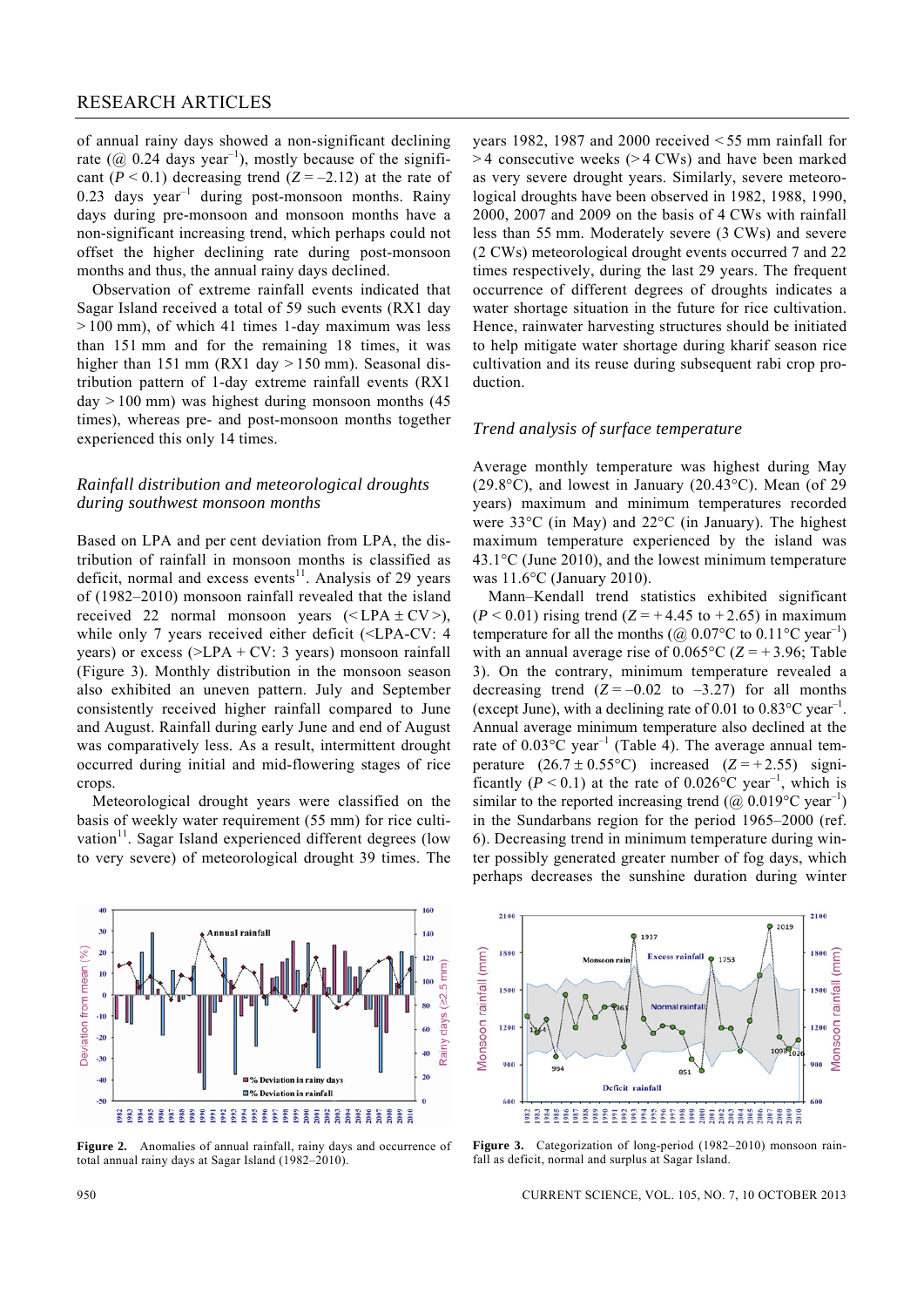|           |         | $T_{\rm max}$ |         | $T_{\rm min}$ | $T_{\text{mean}}$ |           |  |
|-----------|---------|---------------|---------|---------------|-------------------|-----------|--|
| Month     | Ζ       | $\varrho$     | Ζ       | Q             | Ζ                 | Q         |  |
| January   | $+1.41$ | $+0.04$       | $-3.27$ | $-0.10***$    | $+1.41$           | $+0.04$   |  |
| February  | $+1.58$ | $+0.05$       | $-2.27$ | $-0.83**$     | $+1.58$           | $+0.05$   |  |
| March     | $+3.17$ | $+0.11***$    | $-0.56$ | $-0.01$       | $+3.17$           | $+0.11**$ |  |
| April     | $+2.72$ | $+0.10***$    | $-0.08$ | 0.00          | $+2.72$           | $+0.10**$ |  |
| May       | $+3.55$ | $+0.10***$    | $-1.58$ | $-0.03$       | $+3.55$           | $+0.10**$ |  |
| June      | $+2.65$ | $+0.07***$    | $+0.39$ | $-0.01$       | $+2.65$           | $+0.07**$ |  |
| July      | $+3.55$ | $+0.07***$    | $-1.30$ | $-0.02$       | $+3.56$           | $+0.07**$ |  |
| August    | $+4.45$ | $+0.09***$    | $-0.02$ | 0.00          | $+4.45$           | $+0.09**$ |  |
| September | $+3.74$ | $+0.07***$    | $-1.52$ | $-0.02$       | $+3.74$           | $+0.07**$ |  |
| October   | $+4.02$ | $+0.09***$    | $-1.82$ | $-0.03*$      | $+4.02$           | $+0.09**$ |  |
| November  | $+4.33$ | $+0.10***$    | $-0.62$ | $-0.03$       | $+4.33$           | $+0.10**$ |  |
| December  | $+2.25$ | $+0.07**$     | $-2.40$ | $-0.09***$    | $+2.25$           | $+0.07**$ |  |

Table 3. Trend statistics of maximum, minimum and mean monthly temperature at Sagar Island (1982–2010)

\*Significant at 10%; \*\*Significant at 5%; \*\*\*Significant at 1%.

**Table 4.** Statistical analysis of inter- and intra-annual temperature trends at Sagar Island (1982–2010)

| Temperature $(^{\circ}C)$ | Maximum | Minimum  | Mean    | Summer  | Winter  |
|---------------------------|---------|----------|---------|---------|---------|
| Minimum                   | 28.30   | 20.62    | 25.19   | 26.99   | 22.67   |
| Maximum                   | 33.21   | 24.12    | 28.07   | 30.86   | 25.51   |
| Mean                      | 30.67   | 23.22    | 26.7    | 28.99   | 23.50   |
| <b>SD</b>                 | 1.04    | 0.81     | 0.55    | 0.78    | 0.81    |
| $CV\%$                    | 3.39    | 3.49     | 2.06    | 2.69    | 3.49    |
| Ζ                         | $+3.96$ | $-2.48$  | $+2.55$ | $+3.13$ | $+0.60$ |
| Sen's slope               | 0.060   | $-0.031$ | 0.021   | 0.037   | 0.010   |

season at Sagar Island. This fact is against the general perception that due to the expansion and intensification of agricultural activities, including irrigation network in the area, Sagar Island has more number of foggy days.

#### *Atmospheric evaporative demands*

Annual evaporation loss  $(851.7 \pm 232.5 \text{ mm} \text{ year}^{-1})$ reflected a significant  $(P < 0.001)$  decreasing trend  $(Z =$  $-5.12$ ) at the rate of 16.85 mm year<sup>-1</sup>. The mean annual evaporation rate  $(2.35 \pm 0.46 \text{ mm day}^{-1})$  also decreased  $(Z = -6.12)$  significantly  $(P < 0.001)$  at the rate of  $0.048$  mm year<sup>-1</sup> (Table 5). With increasing trend in mean annual temperature  $(0.021^{\circ}C \text{ year}^{-1})$ , the total evaporative loss was expected to increase. However, it follows a reverse relation  $(r = -0.15)$  in the present study. Rather, the decreasing trend of annual evaporative demand (difference in water vapour content creates a gradient along soil–plant–atmospheric continuum, which leads to gaseous exchange of water between the given surface and the atmosphere)<sup>16</sup> was closely related and better explained by the declining trend  $(Z = -3.13)$  in mean annual wind speed at the rate of  $0.1 \text{ km h}^{-1}$  and mean annual sunshine duration  $(Z = -3.13)$  by 0.06 h year<sup>-1</sup>. This was affirmed by correlation studies between atmospheric evaporative demand and other weather parameters, i.e. sunshine duration and wind speed. Similar observations on the strong influence of sunshine duration followed by wind speed on evaporative demand were reported by Choudhury *et al.*<sup>11</sup> at Umiam, Meghalaya. However, in Sagar Island, the atmospheric evaporative demands are more sensitive to wind speed  $(r = +0.54)$  than sunshine duration  $(r = +0.43)$ . Coastal location and absence of any orographic influences affect evaporative demands to a greater extent than sunshine duration.

#### *Climatic water balance studies*

An extreme unevenness and erratic nature in seasonal rainfall distribution pattern at Sagar Island resulted in a wide variability in both inter- and intra-annual climatic water balance (rainfall and PET balance). Acute water shortage was observed during post-monsoon months (December–February), because of inadequate rainfall occurrence which failed to meet even 64% of the monthly PET demand. This water scarcity scenario persists during post-monsoon month, i.e. December till pre-monsoon months, i.e. April, but the magnitude of scarcity is more severe in post-monsoon months. Water surplus situations, on the other hand, have been observed during the remaining seven months (May–November). Mean annual rainfall amount during these months was 1.5–7.5 times higher than the monthly PET requirement (Figure 4). By modifying agronomic management practices like the type of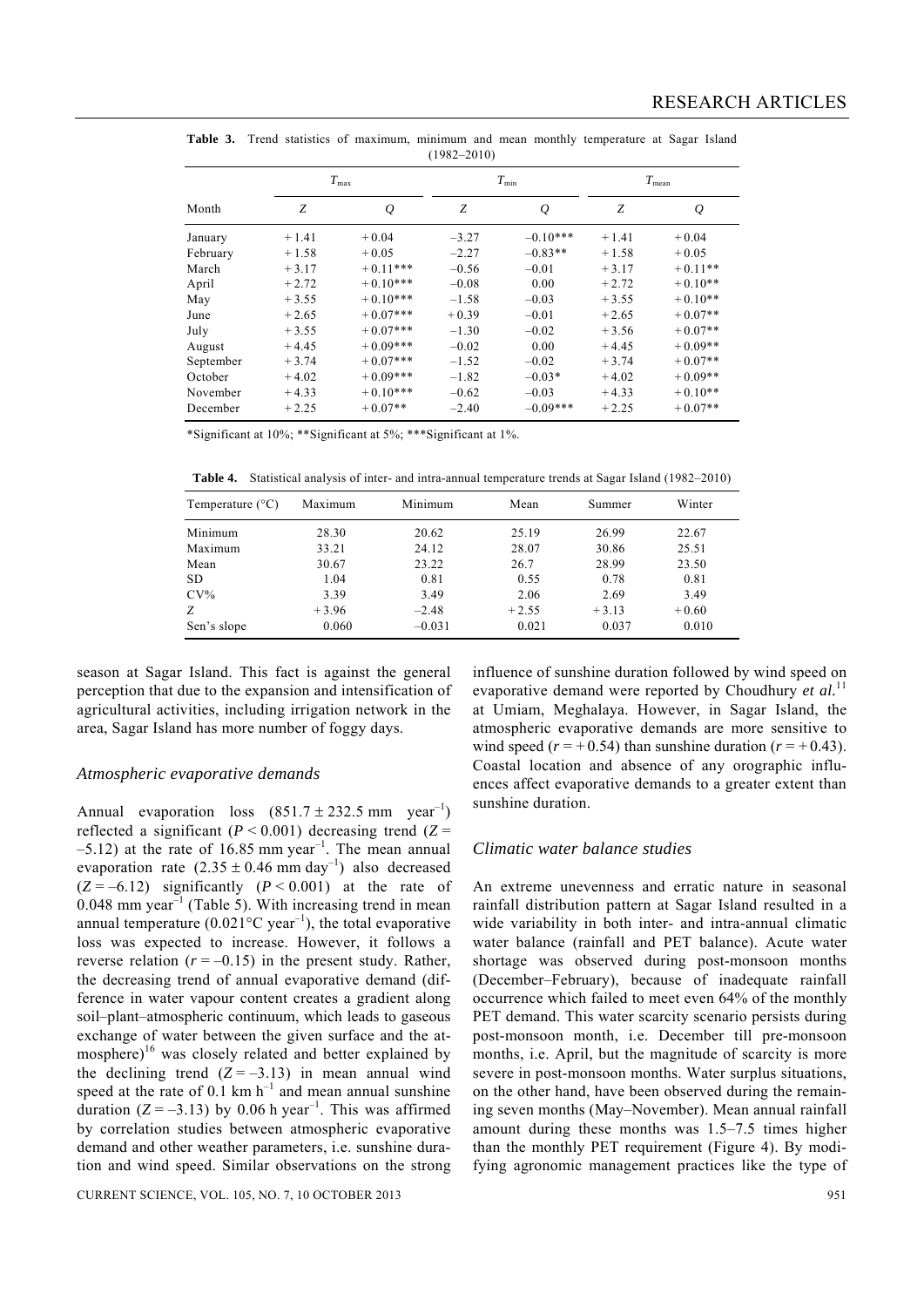| 1 avit J.<br>$\mu$ ividim—KChuan iCSt statistics for trend analysis of Chinate variables at Bagar iSland (1762—2010) |                                                     |                                             |                           |         |         |                             |                                          |          |                      |         |  |
|----------------------------------------------------------------------------------------------------------------------|-----------------------------------------------------|---------------------------------------------|---------------------------|---------|---------|-----------------------------|------------------------------------------|----------|----------------------|---------|--|
|                                                                                                                      |                                                     |                                             | Relative humidity $(\% )$ |         |         |                             | Sunshine duration (h day <sup>-1</sup> ) |          |                      |         |  |
| Climate<br>variables                                                                                                 | $E_{\text{pan}}$<br>$\text{mm}$ dav <sup>-1</sup> ) | $E_{\text{pan}}$ rate<br>$(mm \, day^{-1})$ | Maximum                   | Minimum | Mean    | Wind speed<br>$(km h^{-1})$ | Pre-monsoon                              |          | Monsoon Post-monsoon | Mean    |  |
| Minimum                                                                                                              | 614.0                                               | 1.62                                        | 77.3                      | 75.5    | 76.4    | 5.60                        | 5.90                                     | 2.89     | 5.02                 | 4.88    |  |
| Maximum                                                                                                              | 1740.0                                              | 3.04                                        | 83.0                      | 80.9    | 81.9    | 12.0                        | 8.80                                     | 5.05     | 8.10                 | 7.26    |  |
| Mean                                                                                                                 | 851.7                                               | 2.35                                        | 80.4                      | 77.7    | 79.0    | 8.24                        | 7.27                                     | 3.68     | 6.32                 | 5.68    |  |
| SD.                                                                                                                  | 232.6                                               | 0.46                                        | 1.14                      | 1.20    | 1.09    | 1.78                        | 0.61                                     | 0.60     | 0.93                 | 0.63    |  |
| $CV\%$                                                                                                               | 27.3                                                | 19.57                                       | 1.42                      | 1.56    | 1.38    | 21.6                        | 8.39                                     | 16.30    | 14.72                | 11.09   |  |
| Z                                                                                                                    | $-5.12$                                             | $-6.21$                                     | $+1.97$                   | $+0.66$ | $+1.48$ | $-3.13$                     | $-3.27$                                  | $-1.26$  | $-3.25$              | $-3.13$ |  |
| Sen's slope                                                                                                          | $-16.85$                                            | $-0.05$                                     | $+0.06$                   | $+0.03$ | $+0.04$ | $-0.10$                     | $-0.04$                                  | $-0.022$ | $-0.10$              | $-0.06$ |  |

**Table 5.** Mann–Kendall test statistics for trend analysis of climate variables at Sagar Island (1982–2010)



**Figure 4.** Climatic water balance (rainfall–Potential evapotranspiration) at Sagar Island (1982–2010).

crops grown, date of sowing, growing short-duration varieties, etc., this potential water-surplus period (May– November; Figure 4) can be exploited for intensification as well as diversification of agricultural production system vis-à-vis food security of Sagar Island.

 Mann–Kendall trend statistics also affirmed an increasing trend of water surplus situation during March–August  $(Z = +0.47$  to  $+2.42$ ) at the rate of 0.62–4.69 mm year<sup>-1</sup>. The trend of increase was significant  $(P < 0.05)$  during March and May. September and November, on the other hand, exhibited a decreasing trend  $(Z = -0.73$  to  $-1.63$ ) of water surplus at the rate of  $1.50-3.09$  mm year<sup>-1</sup>. Similarly, December and January also reflected significant  $(P < 0.01 - 0.10)$  increasing trend in water deficit situation  $(Z = +1.89$  to  $+3.00$ ), which may expand the water deficit condition further during the post-monsoon months.

#### *Relative humidity*

LPA mean maximum relative humidity  $(RH_{max})$  was 80.3  $(\pm 1.1)$ %, whereas minimum relative humidity (RH<sub>min</sub>) was 77.6  $(\pm 1.2)$ %, with an average value (RH<sub>average</sub>) of 79.0  $(\pm 1.1)\%$  (Table 5). The Mann–Kendall statistics enumerated a significant  $(P < 0.1)$  rising trend  $(Z = +1.97)$  in  $RH_{\text{max}}$  at the rate of 0.05% year<sup>-1</sup>, while  $RH_{\text{min}}$  and  $RH_{\text{average}}$ reflected a non-significant rising trend  $(Z = +0.66$  to  $+ 1.48$ ) at the rate of 0.02–0.03% year<sup>-1</sup>. Relative humidity increases by 7% with every 1 K increase in surface temperature $1,17$ . With the rising trend in LPA maximum and average temperatures (Tables 3 and 4) and because of its strategic setting in the delta region (Bay of Bengal), surrounded by coastal lines all around, water vapours are continuously flushing to the atmosphere of Sagar Island. This may be one of the reasons for increasing trend in relative humidity of the island.

#### *Wind speed*

Sagar Island experienced a mean annual wind speed of 8.24 ( $\pm$  1.78) km/h (CV = 21.6%) with wide departure from LPA  $(-45.9 \text{ to } +32.0\%;$  Table 5). Maximum wind speed was observed in April (13.2 km  $h^{-1}$ ), while minimum wind speed was observed in November (4.51 km/h). The annual average wind speed manifested a significant  $(P < 0.01)$  decreasing trend  $(Z = -3.13)$  at 0.104 km/year. Mean monthly wind speed also exhibited a significant  $(P < 0.1)$  declining trend  $(Z = -3.13)$  at the rate of  $0.099$  km month<sup>-1</sup> for the island.

#### *Sunshine duration*

Mean annual sunshine duration at Sagar Island varied from 4.88 to 7.26 h day<sup>-1</sup> with an average of 5.68  $\pm$  $0.63$  h day<sup>-1</sup> (Table 5). Monthly LPA was highest in April  $(7.70 \pm 0.68 \text{ h day}^{-1})$  and lowest in July  $(3.05 \pm 0.76 \text{ h})$  $day^{-1}$ ). The seasonal pattern showed that the pre-monsoon months received the highest duration of daily sunshine hours  $(7.27 \pm 0.61 \text{ h day}^{-1})$  followed by post-monsoon months  $(6.32 \pm 0.93 \text{ h day}^{-1})$ , while it was the lowest in monsoon months  $(3.68 \pm 0.60 \text{ h day}^{-1})$ .

 Annual sunshine duration (average) for all seasons showed a decreasing trend  $(Z = -1.26$  to  $-3.27$ ) at the rate of  $0.04-0.010$  h day<sup>-1</sup>. The changes were significant  $(P < 0.01)$  during pre- and post-monsoon months. Regression analysis revealed that sunshine duration was negatively influenced by the number of rainy days at Sagar Island. Similar observations were made by Choudhury *et al*. 11 in North East India. It was assumed that due to the overcast sky condition during monsoon months, sunshine duration has a decreasing trend. Besides, the